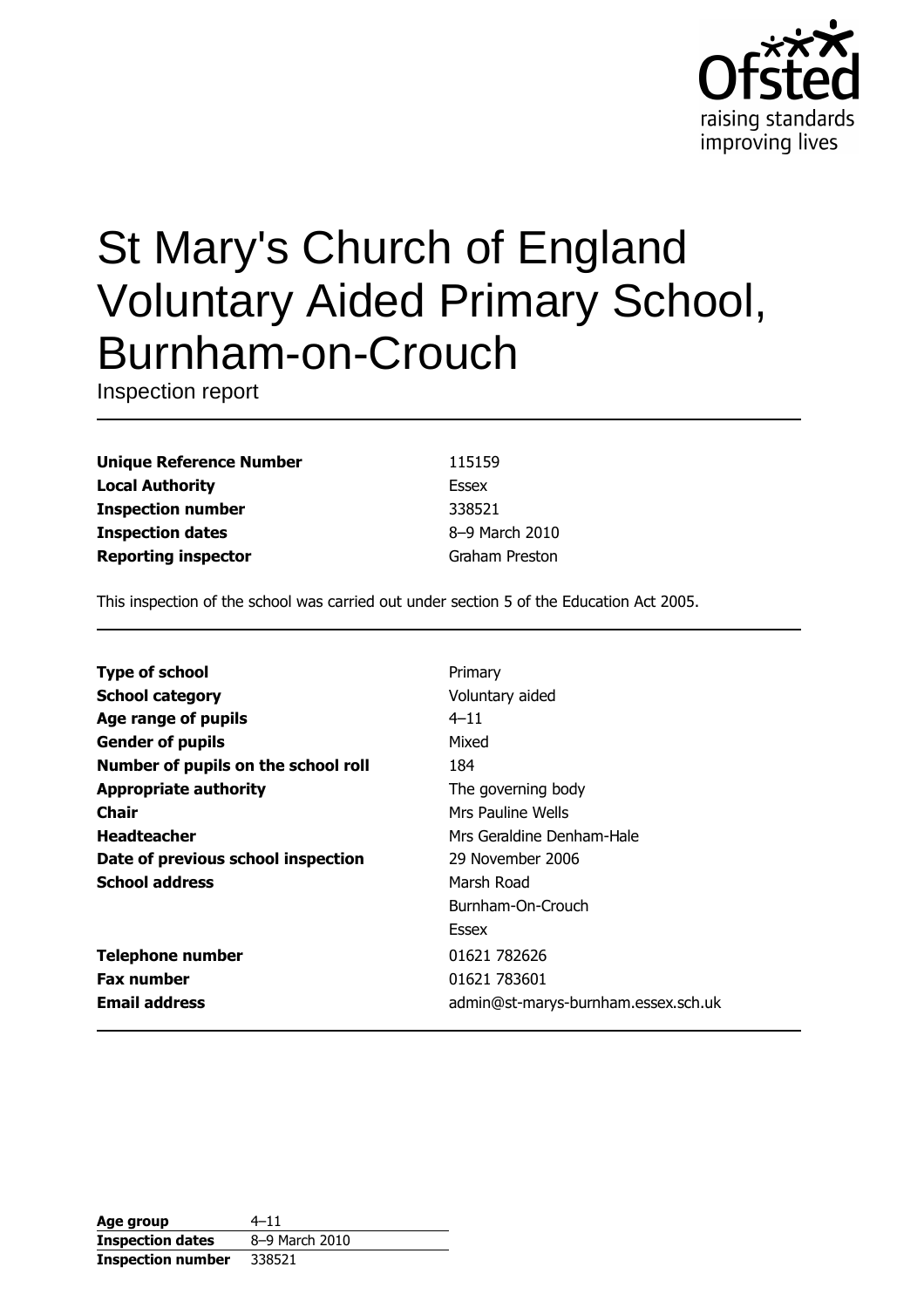2 of 14

The Office for Standards in Education, Children's Services and Skills (Ofsted) regulates and inspects to achieve excellence in the care of children and young people, and in education and skills for learners of all ages. It regulates and inspects childcare and children's social care, and inspects the Children and Family Court Advisory Support Service (Cafcass), schools, colleges, initial teacher training, work-based learning and skills training, adult and community learning, and education and training in prisons and other secure establishments. It rates council children's services, and inspects services for looked after children, safequarding and child protection.

Further copies of this report are obtainable from the school. Under the Education Act 2005, the school must provide a copy of this report free of charge to certain categories of people. A charge not exceeding the full cost of reproduction may be made for any other copies supplied.

If you would like a copy of this document in a different format, such as large print or Braille, please telephone 08456 404045, or email enquiries@ofsted.gov.uk.

You may copy all or parts of this document for non-commercial educational purposes, as long as you give details of the source and date of publication and do not alter the documentation in any way.

Royal Exchange Buildings St Ann's Square Manchester M2 7LA T: 08456 404045 Textphone: 0161 618 8524 E: enquiries@ofsted.gov.uk W: www.ofsted.gov.uk © Crown copyright 2010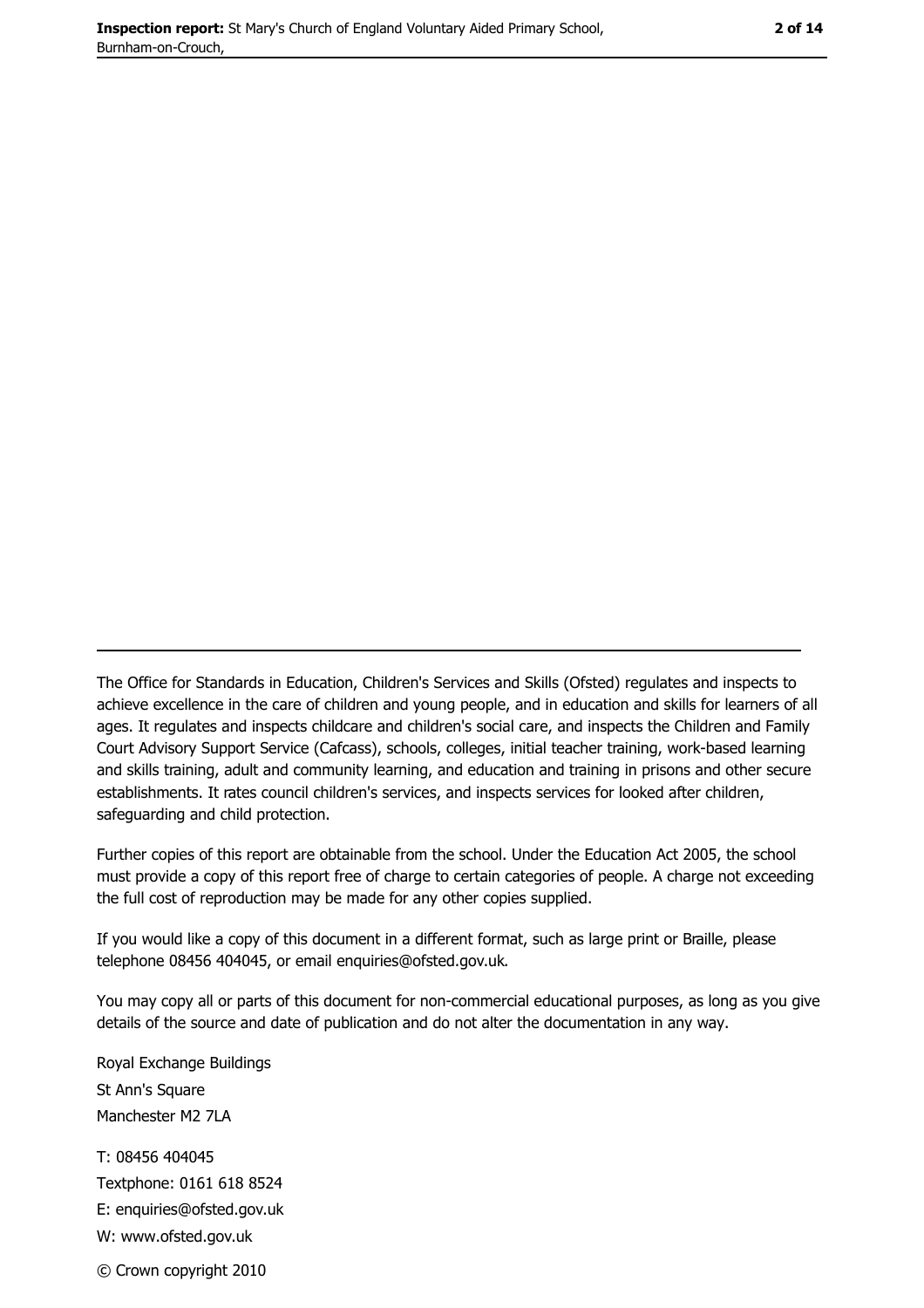# **Introduction**

This inspection was carried out by three additional inspectors. The majority of inspection time was spent looking at learning which included observing all seven class teachers in 16 lessons. Meetings were held with governors, groups of pupils and staff. Different aspects of the school's work were observed and documentation scrutinised, including that relating to safeguarding practices, the school's self-evaluation and development planning, as well as 112 returned parental questionnaires.

The inspection team reviewed many aspects of the school's work. It looked in detail at the following:

- the extent to which school data and observations indicate improvement even  $\blacksquare$ though overall outcomes remain satisfactory
- how far the school has succeeded in strengthening teaching and assessment,  $\blacksquare$ especially in Years 3 to 6
- the strength of the school's partnerships and links with the community and their  $\blacksquare$ impact on pupils' learning and development
- school leadership, including governance, and its capacity to take the school forward.

# Information about the school

This school is smaller than the average primary school. Pupils come from a mix of private and local authority housing within the town of Burnham and the surrounding villages. The great majority of pupils are of White British heritage with very few at an early stage of English acquisition. The proportion of pupils with special educational needs and/or disabilities has steadily increased and is now above the national average. The school has gained the International School award, Healthy School status, Activemark and the Green Flag award.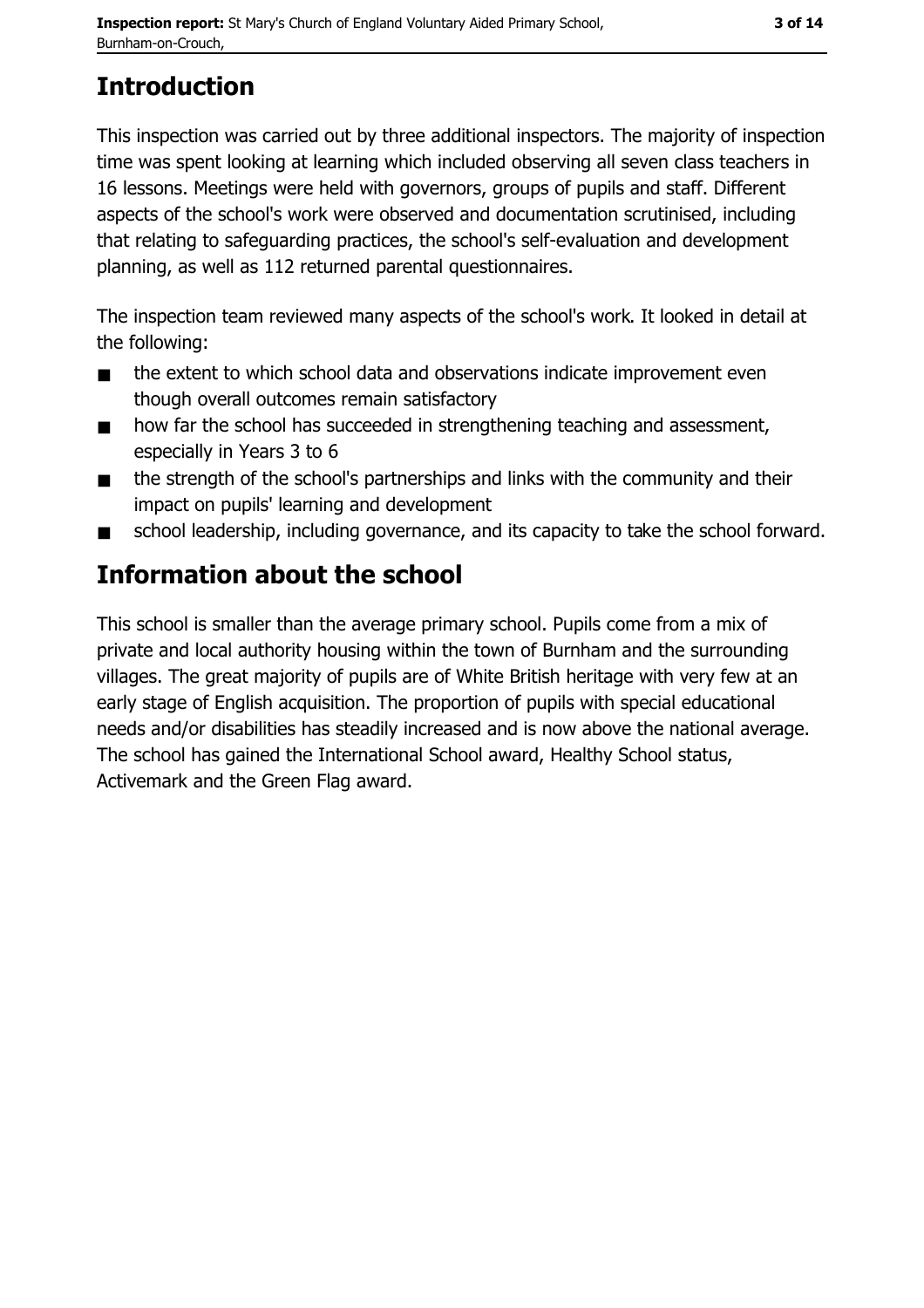# **Inspection judgements**

## Overall effectiveness: how good is the school?

#### The school's capacity for sustained improvement

## **Main findings**

St Mary's is a satisfactory school. It has a considerable number of good features. The leadership team, well supported by governors and staff, has responded appropriately to the last report and improved various aspects of the school. However, these have yet to have a full impact on overall standards and pupils' progress.

The school's intake has changed and pupils come in to the school with attainment that is below expectations for their age, though the good provision in the Reception class helps them to develop well in most areas. Pupils continue to learn well and make good progress in Years 1 and 2 and reach standards a little above the national average. In Years 3 to 6, pupils' progress is satisfactory in spite of current efforts to improve the quality of teaching and learning. There are indications that such improvements should raise standards in future, though Year 6 contains many pupils with low prior attainment who joined the school during the key stage. Effective support ensures that these pupils achieve as well as their classmates.

In many respects, pupils' personal development is good because of an inclusive Christian ethos which encourages in pupils an awareness and strong commitment to sustainable development and global issues. A distinctive feature of the school's work is its commitment to taking an active part in the local, national and international community. As a result, many pupils show a concern for others and a readiness to discuss ideas and take on responsibility. Pupils behave well in lessons and around the school. They feel safe and very few have concerns about bullying. The class and school councils are very active and given considerable responsibility. The pupils are involved in many other ways, for example as members of the 'eco team' which is involved in school and community projects, as physical education ambassadors promoting healthy lifestyles, and in the various partnerships between older and younger pupils that encourage them to 'look out for each other'. Spiritual, moral, social and cultural development is outstanding because of these many aspects. In particular, cultural development is a very strong feature resulting from the considerable effort to encourage in pupils a broader perspective through the many links with schools and groups in other countries.

Teaching is satisfactory overall though a significant amount is good or contains good features. The quality of teaching is good in the Early Years Foundation Stage and in Years 1 and 2 but more mixed in the older classes. Relationships are good in all classes and planning ensures that most lessons have a clear purpose that enables pupils to make satisfactory and quite often good progress in their learning. Teachers endeavour to provide learning targets that accommodate the different needs of pupils but often these do not sufficiently take account of the wide range of abilities in the class. The conscientious learning assistants help considerably in supporting learning, though overly

3  $\overline{2}$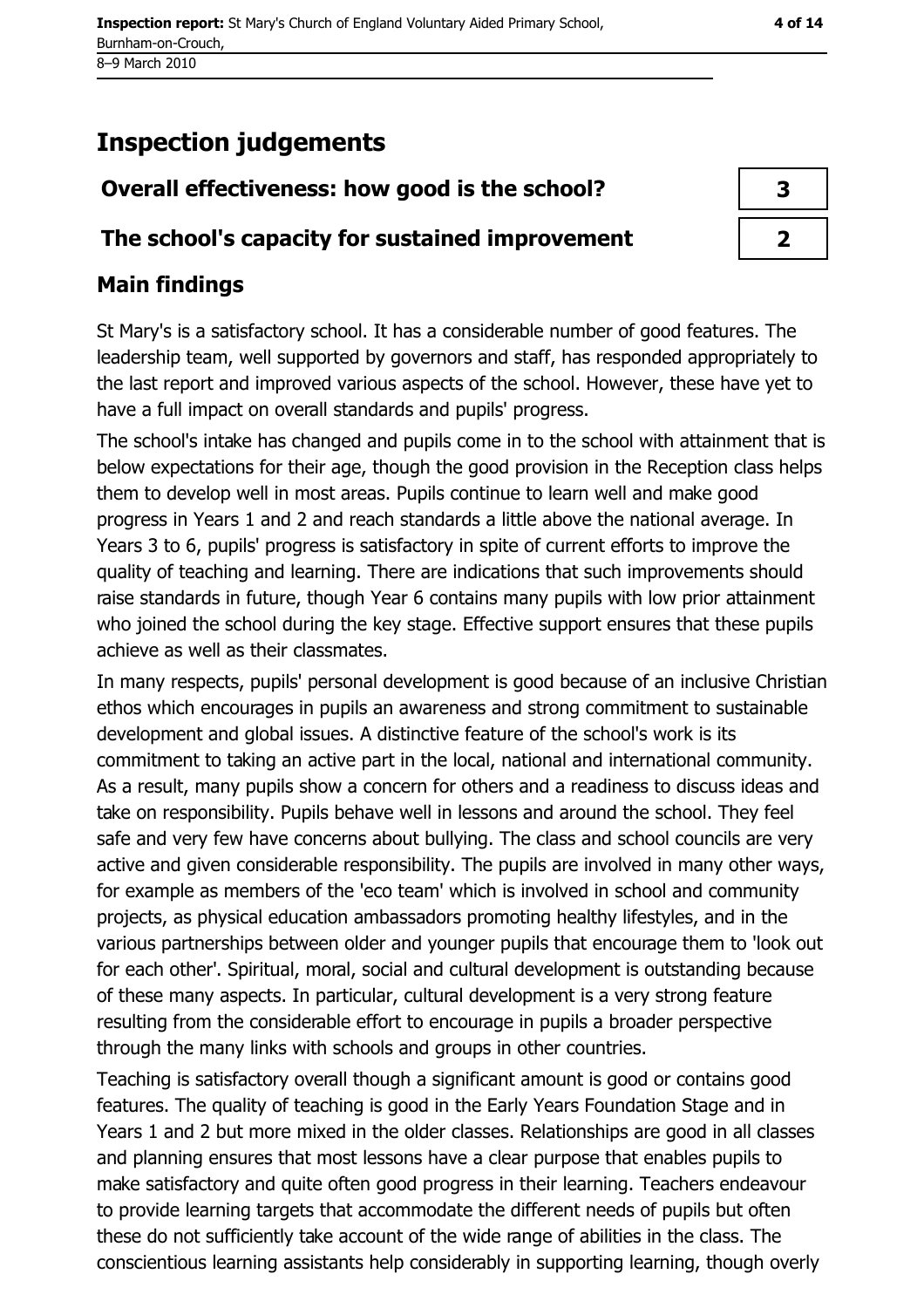long whole-class activities limit their use on occasion. Marking is regular and some is very helpful in showing pupils how to improve, but this is not consistently good across the different classes. The curriculum has considerable strengths in terms of extra-curricular opportunities and those aspects that contribute positively to pupils' personal and social development. Pupils' good behaviour and attendance, as well as the school's effective work in supporting pupils whose circumstances make them vulnerable, reflect the good care, guidance and support.

School leadership has steadily improved through developing experience and good appointments at senior and subject leadership levels. There are strengths in a number of areas and leaders have initiated numerous positive developments. However, at times the range of initiatives conflicts with the need to prioritise those that improve standards and rigorously evaluate their impact. Senior leaders are now beginning to prioritise more effectively and improvements in provision have been helped by recruitment and training. However, these have yet to be reflected fully in terms of improvements in pupils' attainment and progress. The school is accurate in its self-evaluation, including that of teaching and learning, and is well placed to improve further.

## What does the school need to do to improve further?

- Improve teaching, especially at Key Stage 2, so that it is consistently good across all years by:
	- providing a wider range of learning targets that take account of the wide spectrum of abilities and needs in all the classes
	- providing more detailed guidance to pupils on how they can improve their work and reach their targets
	- ensuring an appropriate balance of whole-class, individual and group work that makes the best use of the learning assistants.
- Improve those aspects of school development that relate to standards and progress  $\blacksquare$ by:
	- prioritising actions directly relating to raising standards  $\equiv$
	- rigorously evaluating the impact of new initiatives on pupils' learning
	- identifying staff training that is likely to have the greatest impact on pupils'  $\overline{\phantom{0}}$ progress.
- About 40% of the schools whose overall effectiveness is judged to be satisfactory may receive a monitoring visit by an Ofsted inspector before their next section 5 inspection.

## **Outcomes for individuals and groups of pupils**

 $\overline{\mathbf{3}}$ 

Pupils move from the Reception class to Year 1 with good social skills, though their literacy and numeracy skills are a little below average. Learning and progress in Years 1 and 2 are generally good, with most pupils achieving standards a little above those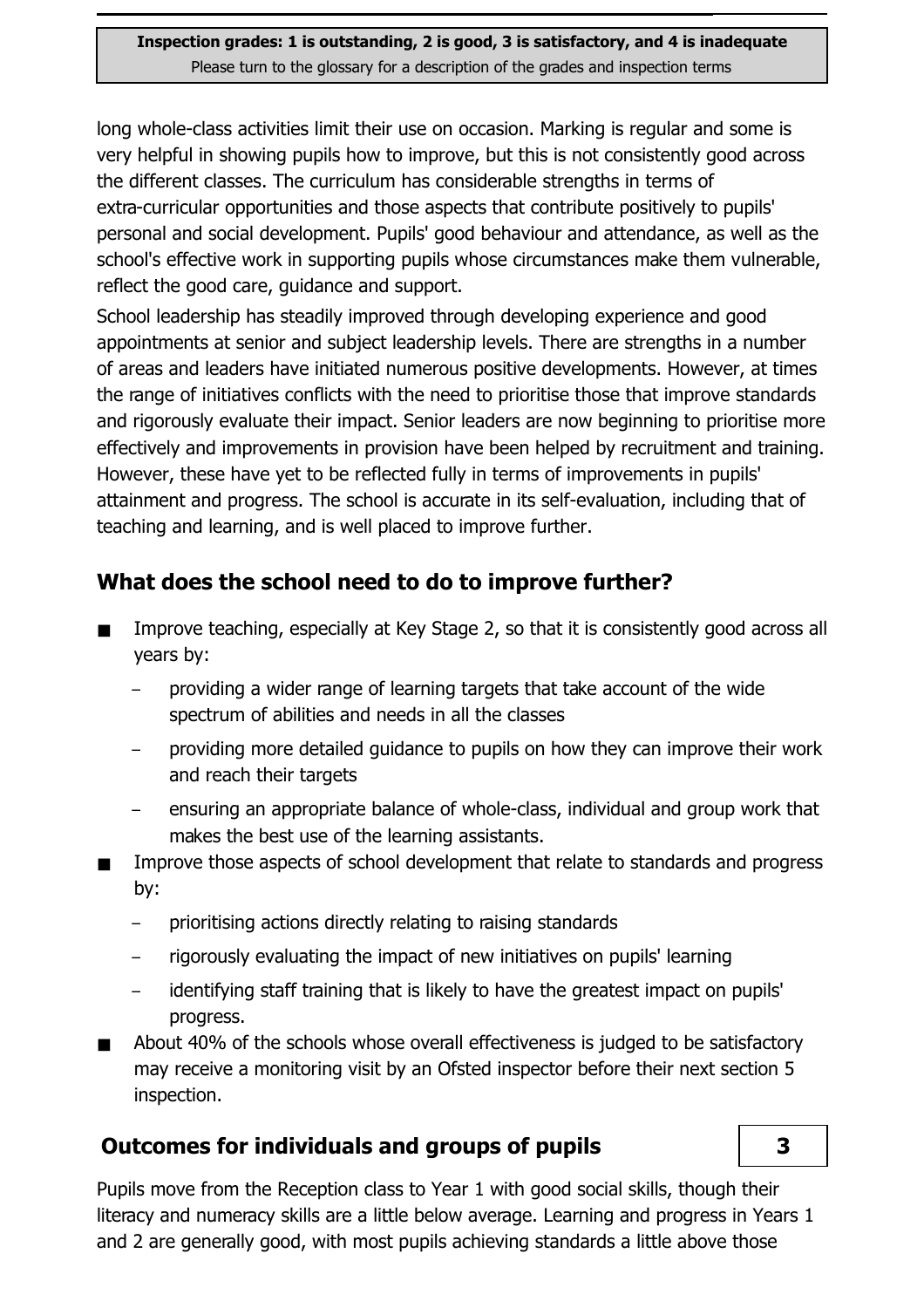nationally in the end of Key Stage 1 assessments. The challenge for the school has been to build on that good progress in later years. There have been improvements in both the quality of teaching and the curriculum, which ensure that learning is good in an increasing number of lessons. The school's detailed tracking of pupil's progress indicates that the great majority make sufficient progress to reach their expected levels at the end of Year 6. Hindering the school's efforts to raise standards has been the considerable turnover in the Year 6 cohort with half the pupils joining the school in the last few years, many with low prior attainment. The school has worked hard, through its support strategies, to ensure these pupils reach their expected targets.

In other ways, the school has built on the strengths identified in the last inspection and made further improvements, most notably in pupils' spiritual, moral, social and cultural development, which is outstanding. Attendance has improved and is now above that nationally and pupils behave responsibly in lessons and around the school. The school has a strong Christian ethos, complemented by a considerable commitment to the local community, sustainable development and the international dimension. The latter provides many opportunities in lessons for pupils to communicate with pupils in other countries including Kenya, Germany, France, Poland and Turkey and does much to broaden pupils' awareness of the wider community.

| Pupils' achievement and the extent to which they enjoy their learning                                                     |                         |  |
|---------------------------------------------------------------------------------------------------------------------------|-------------------------|--|
| Taking into account:<br>Pupils' attainment <sup>1</sup>                                                                   |                         |  |
| The quality of pupils' learning and their progress                                                                        | 3                       |  |
| The quality of learning for pupils with special educational needs and/or<br>disabilities and their progress               |                         |  |
| The extent to which pupils feel safe                                                                                      |                         |  |
| <b>Pupils' behaviour</b>                                                                                                  |                         |  |
|                                                                                                                           | $\mathbf{2}$            |  |
| The extent to which pupils adopt healthy lifestyles                                                                       | $\mathbf{2}$            |  |
| The extent to which pupils contribute to the school and wider community                                                   | $\overline{\mathbf{2}}$ |  |
| The extent to which pupils develop workplace and other skills that will<br>contribute to their future economic well-being | 3                       |  |

These are the grades for pupils' outcomes

The grades for attainment and attendance are: 1 is high; 2 is above average; 3 is broadly average; and 4 is low.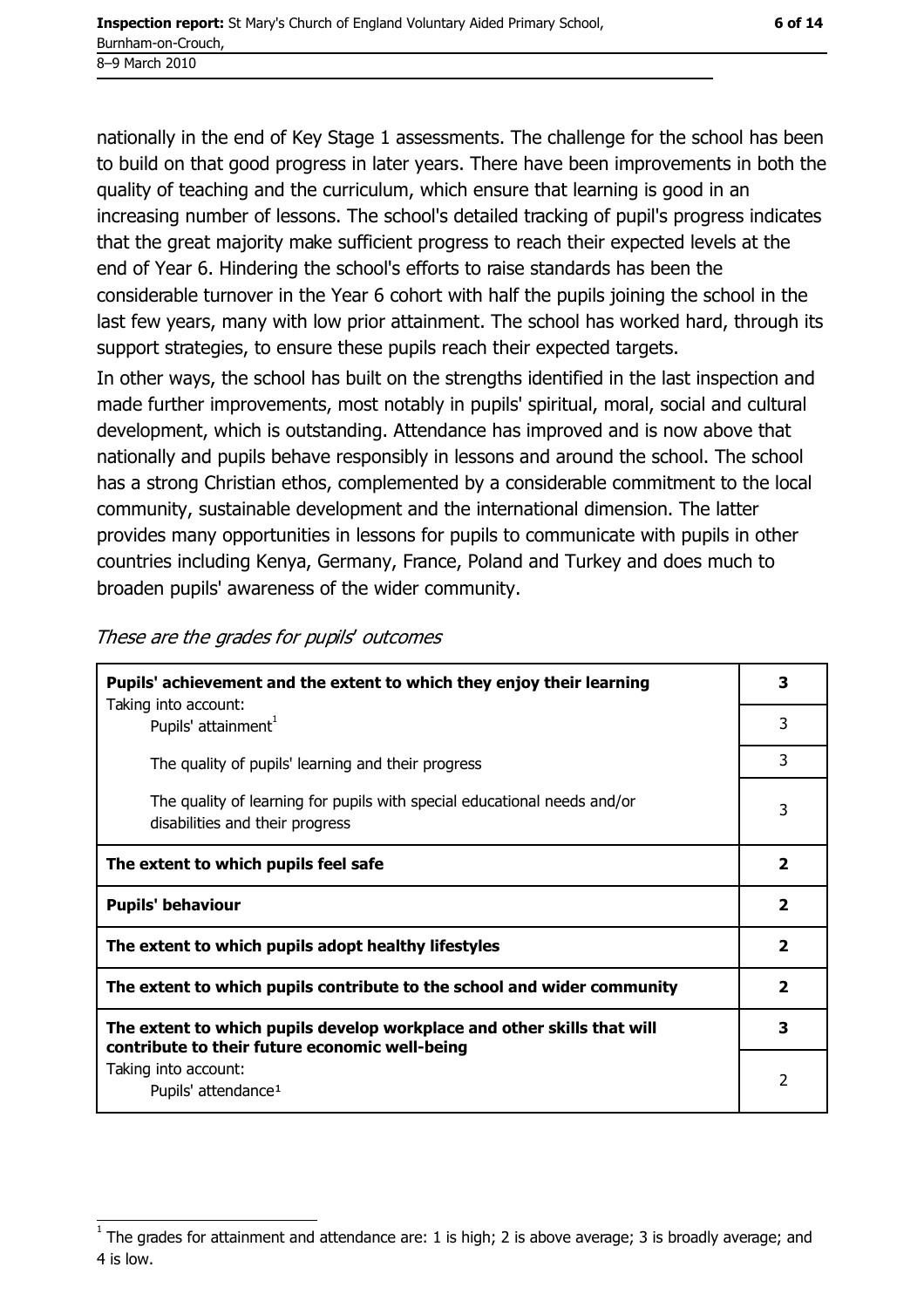#### How effective is the provision?

Teaching is satisfactory with some good features and has improved through the recruitment of new staff and continued staff development. Teacher-pupil relationships in all lessons are good and almost all teachers effectively manage their classes in ways that channel pupils' enthusiasm and focus their attention. Staff make good use of the electronic whiteboards and other technology to introduce and discuss new ideas with the class. Staff plan thoroughly and in the best lessons, this ensures that the learning activities are appropriately challenging to the very wide range of ability. However, the school recognises that this good practice is not consistent across the school. Work is regularly marked with encouraging comments. However, pupils are not clear about how they can improve their work and variability in marking and assessment is slowing improvements in this area.

The curriculum has for some time had considerable strengths in terms of the range of extra-curricular activities and the school makes extensive use of the local and international community to enhance learning. More recently there has been a rigorous mapping of key skills across the different subject areas and the introduction of more effective learning schemes in numeracy and literacy. The 'Talk 5' initiative for example, which makes use of drama in speaking and listening, is proving successful in encouraging pupils' extended writing. In numeracy, the use of an established learning scheme incorporating use of information and communication technology, and the combining and setting of Years 5 and 6, are better meeting pupils' widely different numeracy skills.

Care, quidance and support is a consistent strength of the school and reflects its inclusive ethos. The school has a range of measures to encourage attendance that have proved effective. The increase in the number of pupils with special educational needs and/or disabilities has increased in recent vears. It has also absorbed a considerable number of pupils from outside and some of these also have considerable personal needs. In these areas, the school has been successful in identifying and meeting those needs.

| The quality of teaching                                                                                    |  |
|------------------------------------------------------------------------------------------------------------|--|
| Taking into account:<br>The use of assessment to support learning                                          |  |
|                                                                                                            |  |
| The extent to which the curriculum meets pupils' needs, including, where<br>relevant, through partnerships |  |
| The effectiveness of care, guidance and support                                                            |  |

These are the grades for the quality of provision

## How effective are leadership and management?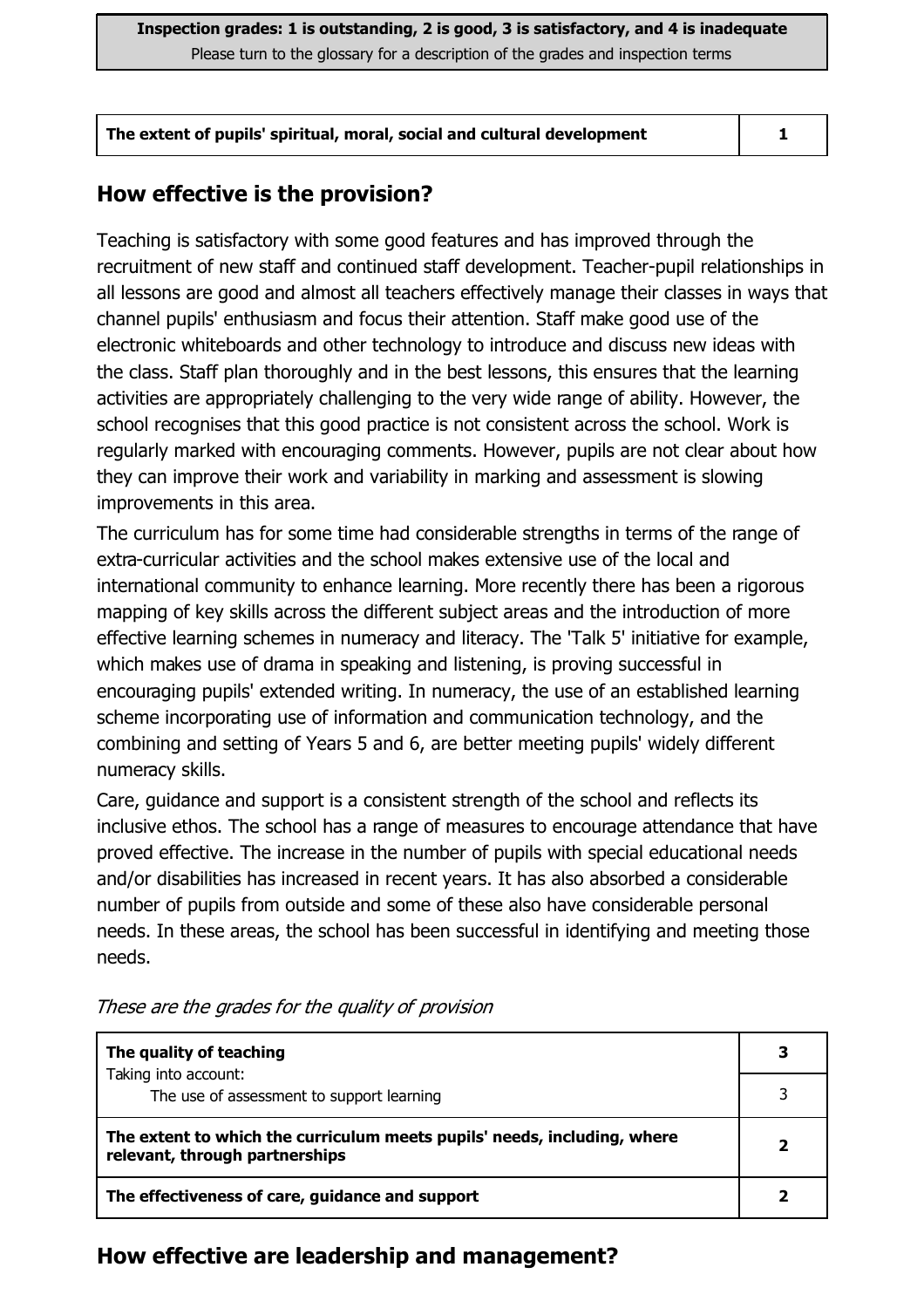The leadership team provides the necessary drive for school improvement and has had success in a number of areas. Governors are very involved and have provided good support to the leadership team as it has developed over the last three years. Governors are well informed: they participate in regular reviews of provision and contribute to school development.

In many respects, the management of the school is good. Numerous parents and carers help support school activities and the school communicates well with them. It makes very good use of its website to share information with parents and carers, and for home study and revision. The caring and inclusive ethos of the school is reflected in its good safeguarding arrangements. The school makes good use of its partnerships with other agencies to ensure that pupils are protected. Regular links with the local schools consortium support staff development. The school pays good attention to ensuring that pupils have equal opportunities, carefully monitoring the progress of different groups of pupils through a rigorous tracking system. The school promotes community cohesion exceptionally well. Governors were involved in an initial audit which demonstrated strong local and some international links and the school has built on these through its 'sustainable development framework' which also includes a concern for the environment. Through this, the school has developed links with schools in Kenya, Germany, Turkey and Poland that are actively used by pupils, and has developed contrasting national links with a London school.

| The effectiveness of leadership and management in embedding ambition and<br>driving improvement                                                                     |              |  |
|---------------------------------------------------------------------------------------------------------------------------------------------------------------------|--------------|--|
| Taking into account:<br>The leadership and management of teaching and learning                                                                                      | 3            |  |
| The effectiveness of the governing body in challenging and supporting the<br>school so that weaknesses are tackled decisively and statutory responsibilities<br>met | 2            |  |
| The effectiveness of the school's engagement with parents and carers                                                                                                | 2            |  |
| The effectiveness of partnerships in promoting learning and well-being                                                                                              | $\mathbf{z}$ |  |
| The effectiveness with which the school promotes equality of opportunity and<br>tackles discrimination                                                              |              |  |
| The effectiveness of safeguarding procedures                                                                                                                        | $\mathbf{z}$ |  |
| The effectiveness with which the school promotes community cohesion                                                                                                 |              |  |
| The effectiveness with which the school deploys resources to achieve<br>value for money                                                                             |              |  |

These are the grades for leadership and management

## **Early Years Foundation Stage**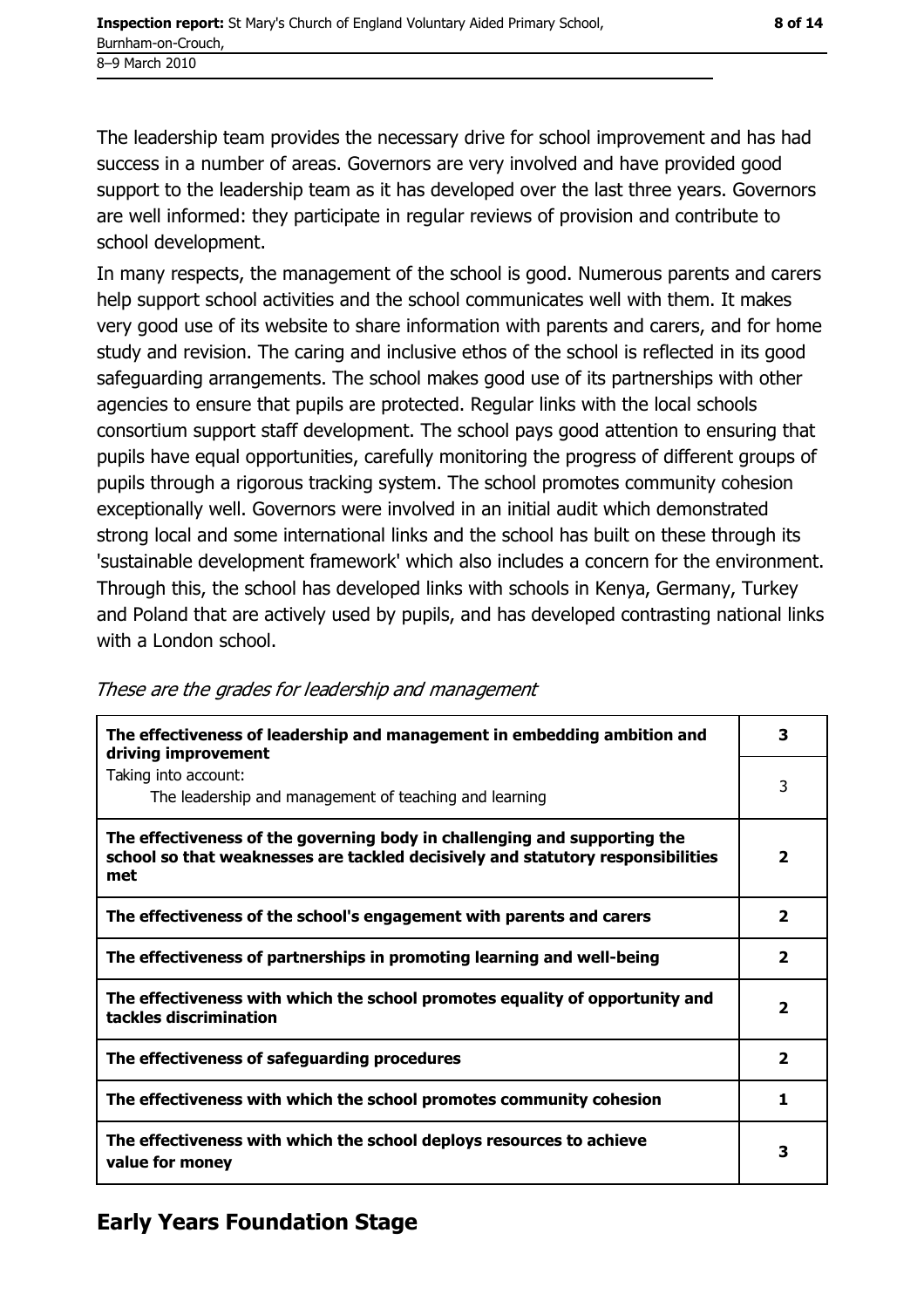Inspection grades: 1 is outstanding, 2 is good, 3 is satisfactory, and 4 is inadequate Please turn to the glossary for a description of the grades and inspection terms

Children in Early Years Foundation Stage are cared for very well, because staff help them to settle in and gain confidence so that they feel secure. They start with attainment generally below that expected for their age but because the teacher plans well for their learning, they make good progress, particularly in their physical and creative development and their knowledge and understanding of the world. Teaching is based on the careful assessment of each child and focuses closely on an individual's particular need. Those who need support are identified promptly and support put in place to help them. By the time they leave the Reception class, most children reach the expected goals in most areas of learning, though attainment is a little below expectations in literacy and numeracy. Particular emphasis is placed on developing children's weak language skills and the improvement is significant. Records and observations show that children are making good progress in their knowledge of sounds and word recognition.

A stimulating range of tasks and activities motivates children to enjoy their learning and develop a good degree of independence. These provide opportunities for children to engage in role play, write and extend their mathematical skills. They share readily and play well with each other, and are keen to take on responsibilities as 'eco monitors' for their class. Children's welfare is given utmost priority. The Early Years Foundation Stage is led well and the staff work well together to ensure that the children have a positive start to their school lives. The teacher assesses children's progress well and uses the information gained to plan for effective learning. Parents are kept fully informed about the progress their children are making through day-to-day contact with the teacher.

| <b>Overall effectiveness of the Early Years Foundation Stage</b><br>Taking into account:     |   |  |
|----------------------------------------------------------------------------------------------|---|--|
| Outcomes for children in the Early Years Foundation Stage                                    |   |  |
| The quality of provision in the Early Years Foundation Stage                                 |   |  |
| The effectiveness of leadership and management of the Early Years<br><b>Foundation Stage</b> | っ |  |

These are the grades for the Early Years Foundation Stage

#### **Views of parents and carers**

The large majority are positive about the school, particularly about its caring and supportive ethos. Parents are similarly appreciative of much of the teaching and recognise the progress the school has made in improving the quality of teaching and learning. A number are still concerned about the progress their children are making. The school, rightly, recognises that while it has improved in this area there is still more to do. A number of parents feel that behaviour could be better in some instances. Inspectors found behaviour to be good in lessons and around the school. There has been an increase in the number of pupils with particular personal and behavioural concerns but these are handled well by the school's good care and support systems.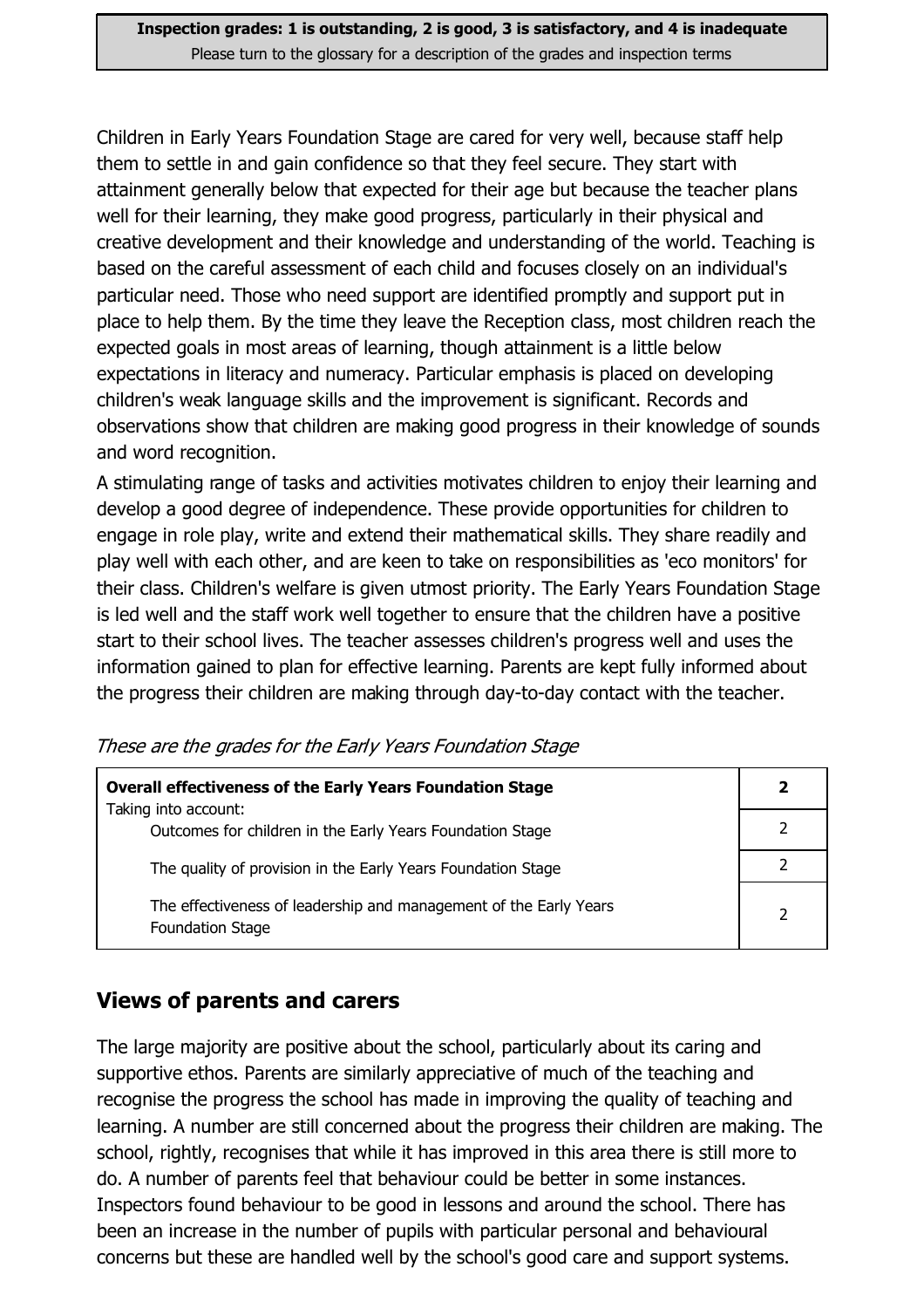#### Responses from parents and carers to Ofsted's questionnaire

Ofsted invited all the registered parents and carers of pupils registered at St Mary's Church of England Voluntary Aided Primary School, Burnham-on-Crouch to complete a questionnaire about their views of the school.

In the questionnaire, parents and carers were asked to record how strongly they agreed with 13 statements about the school. The inspection team received 112 completed questionnaires by the end of the on-site inspection. In total, there are 184 pupils registered at the school.

| <b>Statements</b>                                                                                                                                                                                                                                       | <b>Strongly</b><br><b>Agree</b> |               | <b>Agree</b> |               | <b>Disagree</b> |                | <b>Strongly</b><br>disagree |                |
|---------------------------------------------------------------------------------------------------------------------------------------------------------------------------------------------------------------------------------------------------------|---------------------------------|---------------|--------------|---------------|-----------------|----------------|-----------------------------|----------------|
|                                                                                                                                                                                                                                                         | <b>Total</b>                    | $\frac{1}{2}$ | <b>Total</b> | $\frac{0}{0}$ | <b>Total</b>    | $\frac{0}{0}$  | <b>Total</b>                | $\frac{1}{2}$  |
| My child enjoys school                                                                                                                                                                                                                                  | 56                              | 50            | 49           | 44            | 5               | $\overline{4}$ | $\mathbf{1}$                | $\mathbf{1}$   |
| The school keeps my child<br>safe                                                                                                                                                                                                                       | 52                              | 46            | 56           | 50            | 4               | 4              | 0                           | 0              |
| The school informs me<br>about my child's progress                                                                                                                                                                                                      | 33                              | 29            | 71           | 63            | 8               | $\overline{7}$ | 0                           | 0              |
| My child is making enough<br>progress at this school                                                                                                                                                                                                    | 32                              | 29            | 58           | 52            | 16              | 14             | 1                           | $\mathbf{1}$   |
| The teaching is good at this<br>school                                                                                                                                                                                                                  | 35                              | 31            | 68           | 61            | 5               | 4              | 1                           | $\mathbf{1}$   |
| The school helps me to<br>support my child's learning                                                                                                                                                                                                   | 39                              | 35            | 56           | 50            | 11              | 10             | $\overline{2}$              | $\overline{2}$ |
| The school helps my child to<br>have a healthy lifestyle                                                                                                                                                                                                | 47                              | 42            | 61           | 54            | 3               | 3              | 0                           | $\bf{0}$       |
| The school makes sure that<br>my child is well prepared for<br>the future (for example<br>changing year group,<br>changing school, and for<br>children who are finishing<br>school, entering further or<br>higher education, or<br>entering employment) | 29                              | 26            | 59           | 53            | 9               | 8              | 3                           | 3              |
| The school meets my child's<br>particular needs                                                                                                                                                                                                         | 36                              | 32            | 54           | 48            | 16              | 14             | 1                           | $\mathbf{1}$   |
| The school deals effectively<br>with unacceptable behaviour                                                                                                                                                                                             | 31                              | 28            | 59           | 53            | 10              | 9              | 5                           | $\overline{4}$ |
| The school takes account of<br>my suggestions and<br>concerns                                                                                                                                                                                           | 30                              | 27            | 62           | 55            | 13              | 12             | 1                           | $\mathbf{1}$   |
| The school is led and<br>managed effectively                                                                                                                                                                                                            | 31                              | 28            | 66           | 59            | 8               | 7              | $\overline{4}$              | $\overline{4}$ |
| Overall, I am happy with my<br>child's experience at this<br>school                                                                                                                                                                                     | 44                              | 39            | 53           | 47            | 11              | 10             | $\mathbf{1}$                | $\mathbf{1}$   |

The table above summarises the responses that parents and carers made to each statement. The percentages indicate the proportion of parents and carers giving that response out of the total number of completed questionnaires. Where one or more parents and carers chose not to answer a particular question, the percentages will not add up to 100%.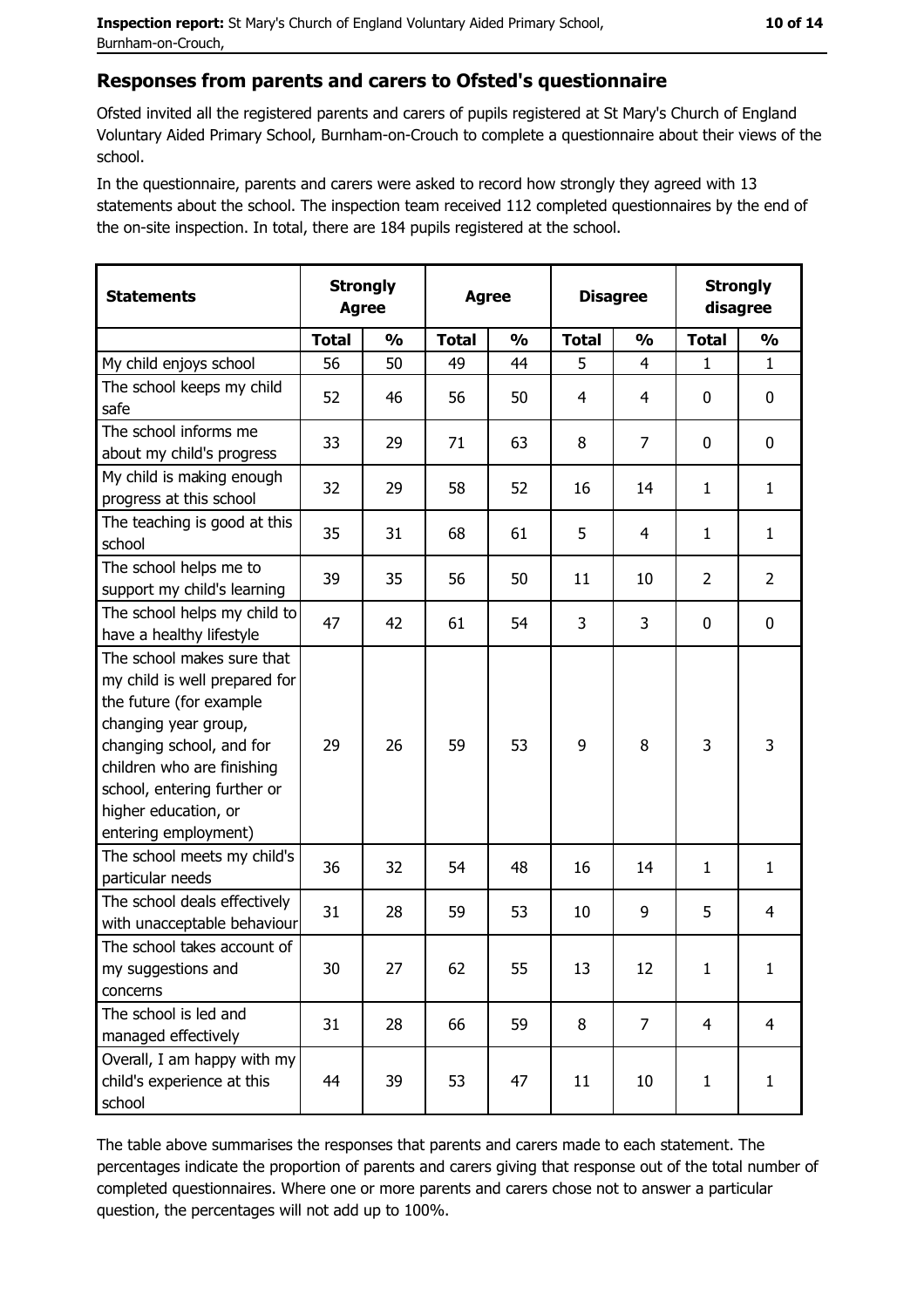# Glossary

| Grade   | <b>Judgement</b> | <b>Description</b>                                                                                                                                                                                                               |  |
|---------|------------------|----------------------------------------------------------------------------------------------------------------------------------------------------------------------------------------------------------------------------------|--|
| Grade 1 | Outstanding      | These features are highly effective. An oustanding<br>school provides exceptionally well for its pupils' needs.                                                                                                                  |  |
| Grade 2 | Good             | These are very positive features of a school. A school<br>that is good is serving its pupils well.                                                                                                                               |  |
| Grade 3 | Satisfactory     | These features are of reasonable quality. A satisfactory<br>school is providing adequately for its pupils.                                                                                                                       |  |
| Grade 4 | Inadequate       | These features are not of an acceptable standard. An<br>inadequate school needs to make significant<br>improvement in order to meet the needs of its pupils.<br>Ofsted inspectors will make further visits until it<br>improves. |  |

## What inspection judgements mean

#### Overall effectiveness of schools inspected between September 2007 and July 2008

|                       | Overall effectiveness judgement (percentage of<br>schools) |      |                     |                   |
|-----------------------|------------------------------------------------------------|------|---------------------|-------------------|
| <b>Type of school</b> | <b>Outstanding</b>                                         | Good | <b>Satisfactory</b> | <b>Inadequate</b> |
| Nursery schools       | 39                                                         | 58   | 3                   | 0                 |
| Primary schools       | 13                                                         | 50   | 33                  | 4                 |
| Secondary schools     | 17                                                         | 40   | 34                  | 9                 |
| Sixth forms           | 18                                                         | 43   | 37                  | $\overline{2}$    |
| Special schools       | 26                                                         | 54   | 18                  | $\overline{2}$    |
| Pupil referral units  | 7                                                          | 55   | 30                  | 7                 |
| All schools           | 15                                                         | 49   | 32                  | 5                 |

New school inspection arrangements were introduced on 1 September 2009. This means that inspectors now make some additional judgements that were not made previously.

The data in the table above were reported in The Annual Report of Her Majesty's Chief Inspector of Education, Children's Services and Skills 2007/08.

Percentages are rounded and do not always add exactly to 100. Secondary school figures include those that have sixth forms, and sixth form figures include only the data specifically for sixth form inspection judgements.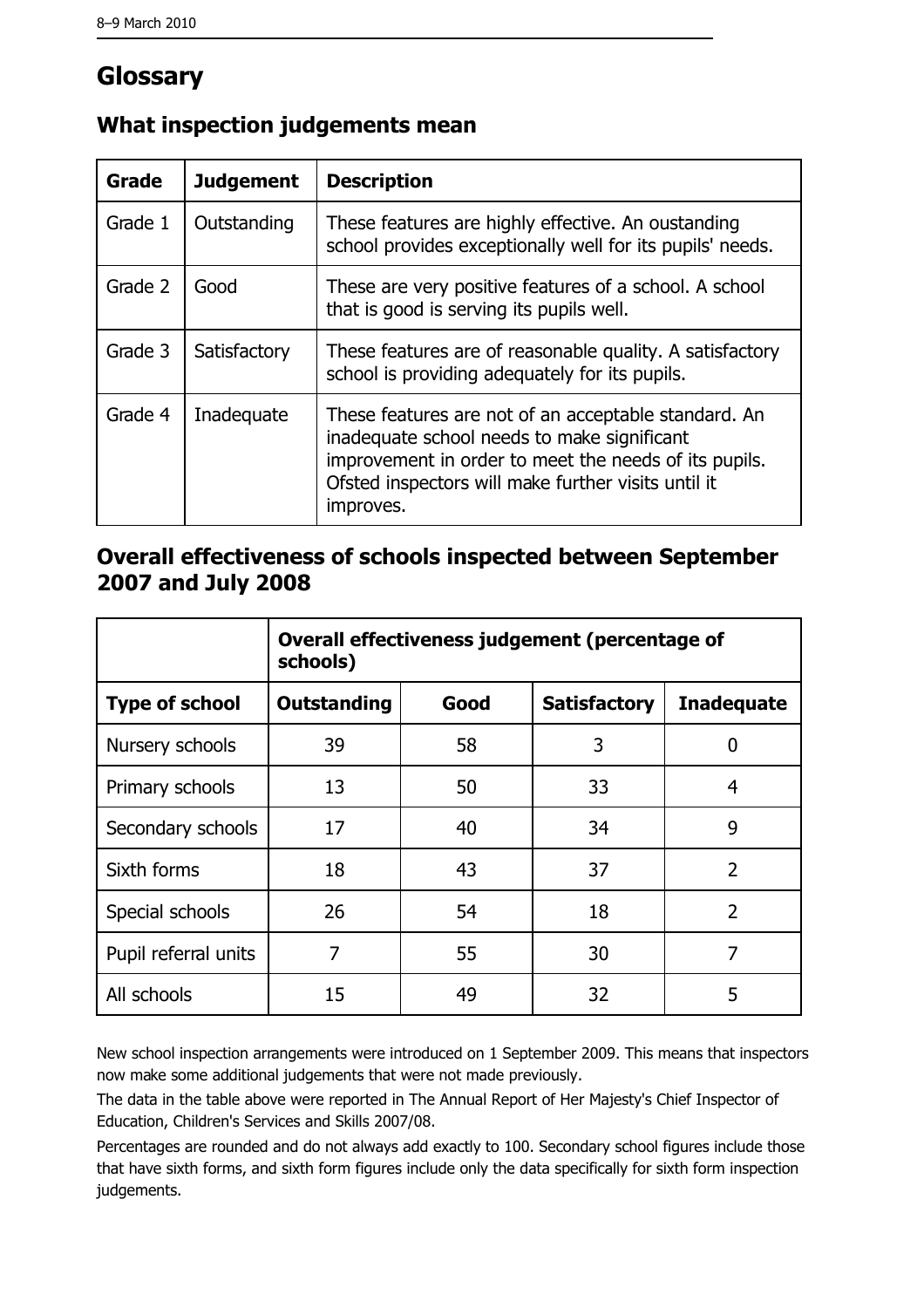# **Common terminology used by inspectors**

| Achievement:                  | the progress and success of a pupil in<br>their learning, development or training.                                                                                                                                                                                                                           |
|-------------------------------|--------------------------------------------------------------------------------------------------------------------------------------------------------------------------------------------------------------------------------------------------------------------------------------------------------------|
| Attainment:                   | the standard of the pupils' work shown by<br>test and examination results and in<br>lessons.                                                                                                                                                                                                                 |
| Capacity to improve:          | the proven ability of the school to<br>continue improving. Inspectors base this<br>judgement on what the school has<br>accomplished so far and on the quality of<br>its systems to maintain improvement.                                                                                                     |
| Leadership and management:    | the contribution of all the staff with<br>responsibilities, not just the headteacher,<br>to identifying priorities, directing and<br>motivating staff and running the school.                                                                                                                                |
| Learning:                     | how well pupils acquire knowledge,<br>develop their understanding, learn and<br>practise skills and are developing their<br>competence as learners.                                                                                                                                                          |
| <b>Overall effectiveness:</b> | inspectors form a judgement on a school's<br>overall effectiveness based on the findings<br>from their inspection of the school. The<br>following judgements, in particular,<br>influence what the overall effectiveness<br>judgement will be.                                                               |
|                               | The school's capacity for sustained<br>improvement.<br>Outcomes for individuals and groups<br>of pupils.<br>The quality of teaching.<br>The extent to which the curriculum<br>meets pupil's needs, including where<br>relevant, through partnerships.<br>The effectiveness of care, guidance<br>and support. |
| Progress:                     | the rate at which pupils are learning in<br>lessons and over longer periods of time. It<br>is often measured by comparing the<br>pupils' attainment at the end of a key<br>stage with their attainment when they<br>started.                                                                                 |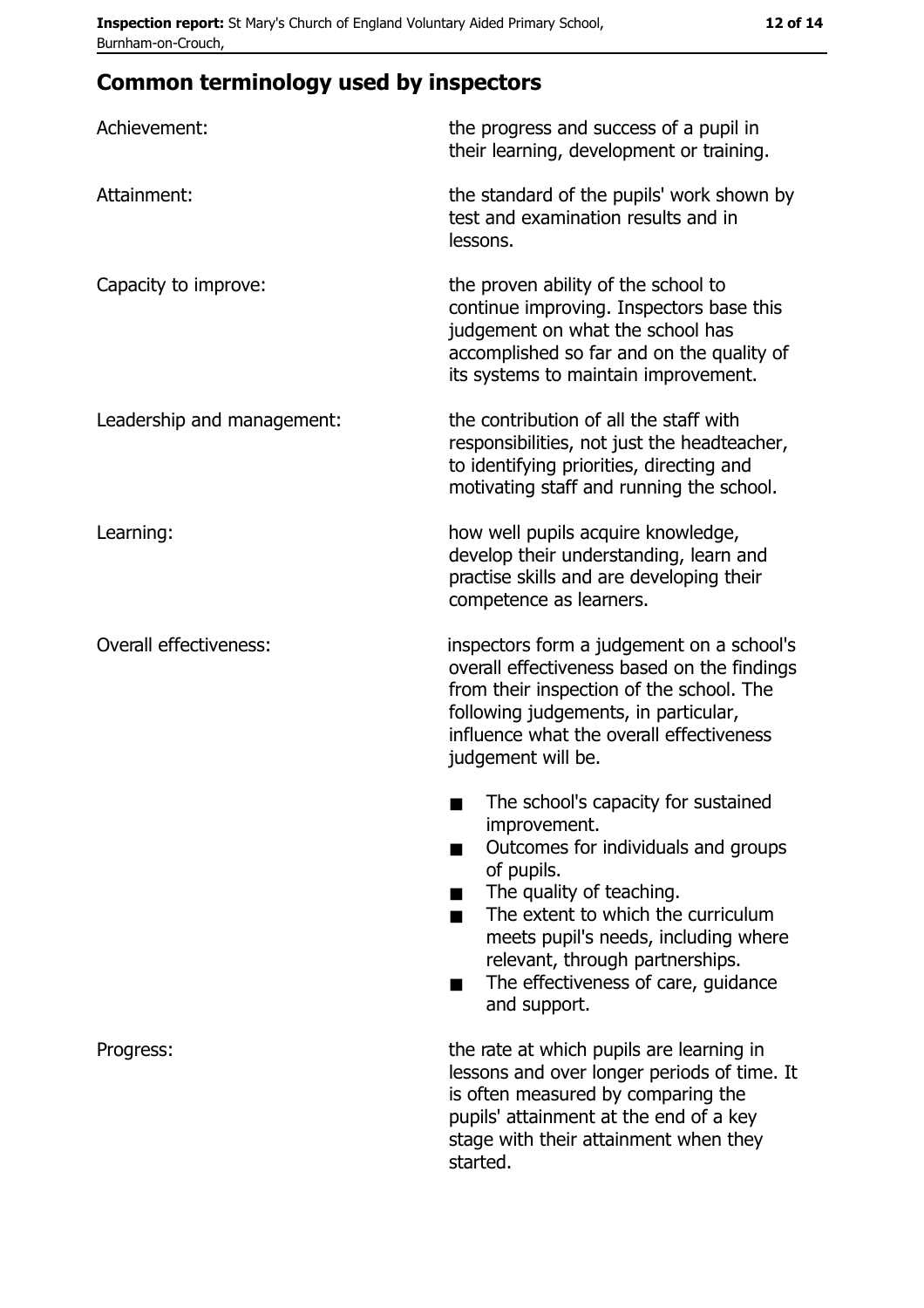This letter is provided for the school, parents and carers to share with their children. It describes Ofsted's main findings from the inspection of their school.



10 March 2010

**Dear Pupils** 

Inspection of St Mary's Church of England Voluntary Aided Primary School, Burnham-on-Crouch, CM0 8LZ

Thank you for making us so welcome when we came to visit your school. Yours is a satisfactory school. It has a considerable number of good features. Most of you do as well as expected by the time you leave in Year 6. Your school is a happy, friendly place to be. It is especially good to see how you like to be actively involved in the various aspects of the school such as the school and class councils, the eco team and in sport and arts activities. Many of you get involved in the local Burnham activities such as the carnival. Even more impressive is the way your school has helped you to make contact with pupils in other countries such as Kenya, Germany, Turkey, Australia and Poland. Many of your parents told us how much many of you like school. It is certainly true that most of you get on with your teachers and want to do well. We know that you appreciate the good teaching and facilities in most of your subjects but some of you said you would like to have a better idea of how well you are doing in school. We have asked the school to make sure that teachers' marking includes information about how you could improve your work. We have asked them to make the work you do in class more varied and to make sure targets match your learning needs.

The headteacher and her staff work hard to keep you safe and help you develop and enjoy school and we have suggested that they look at other ways of helping you to do even better in your subjects.

Thank you again for being so friendly and helpful on our visit.

Yours sincerely

**Graham Preston** 

Lead Inspector